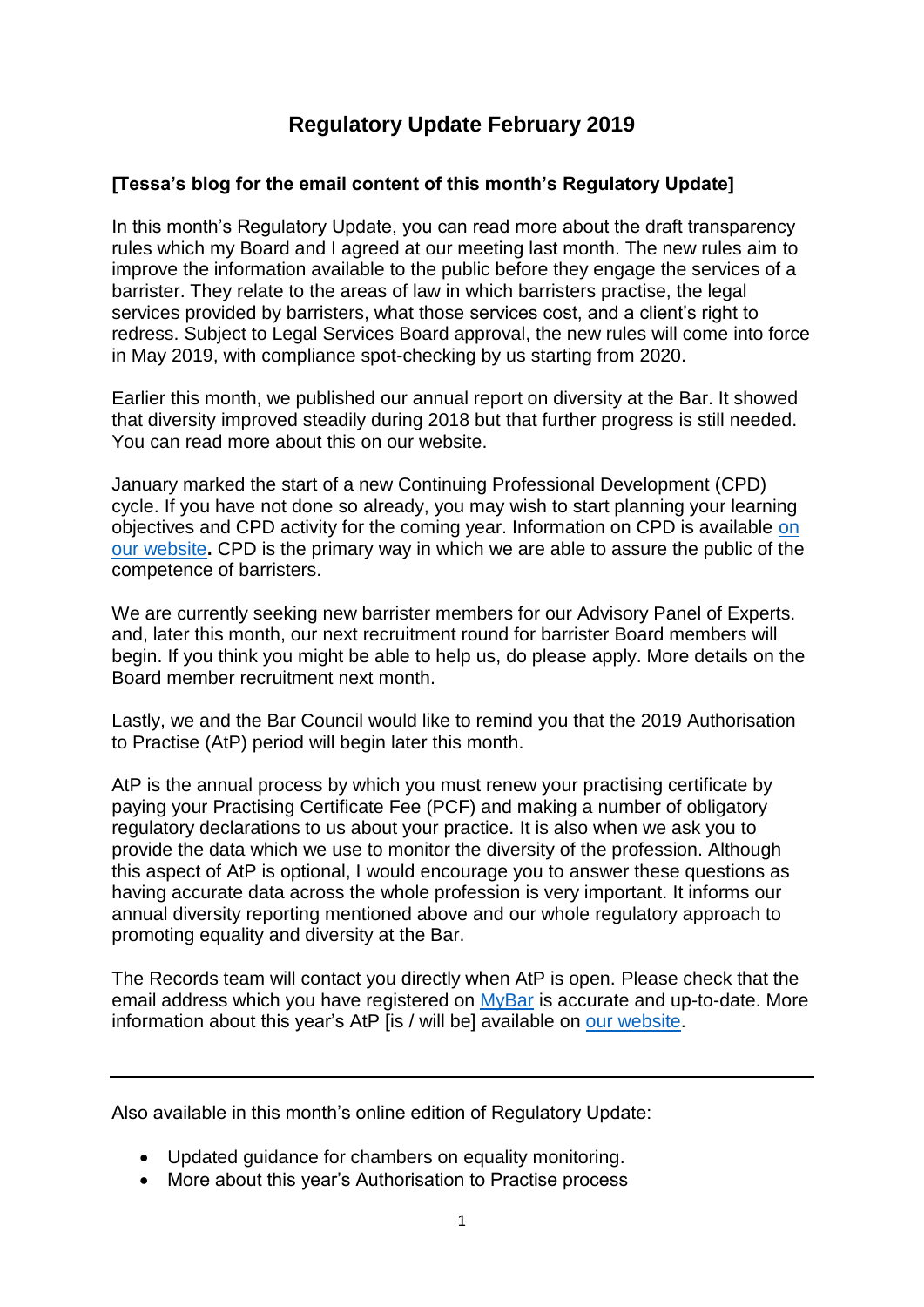- Requirement to complete a Forensic Accountancy Course during pupillage or the first three years of practice to cease from 1 March 2019.
- Please help us assess the impact of the changes we introduced in 2017 to the CPD scheme for barristers of more than three years' standing. Take part in our research.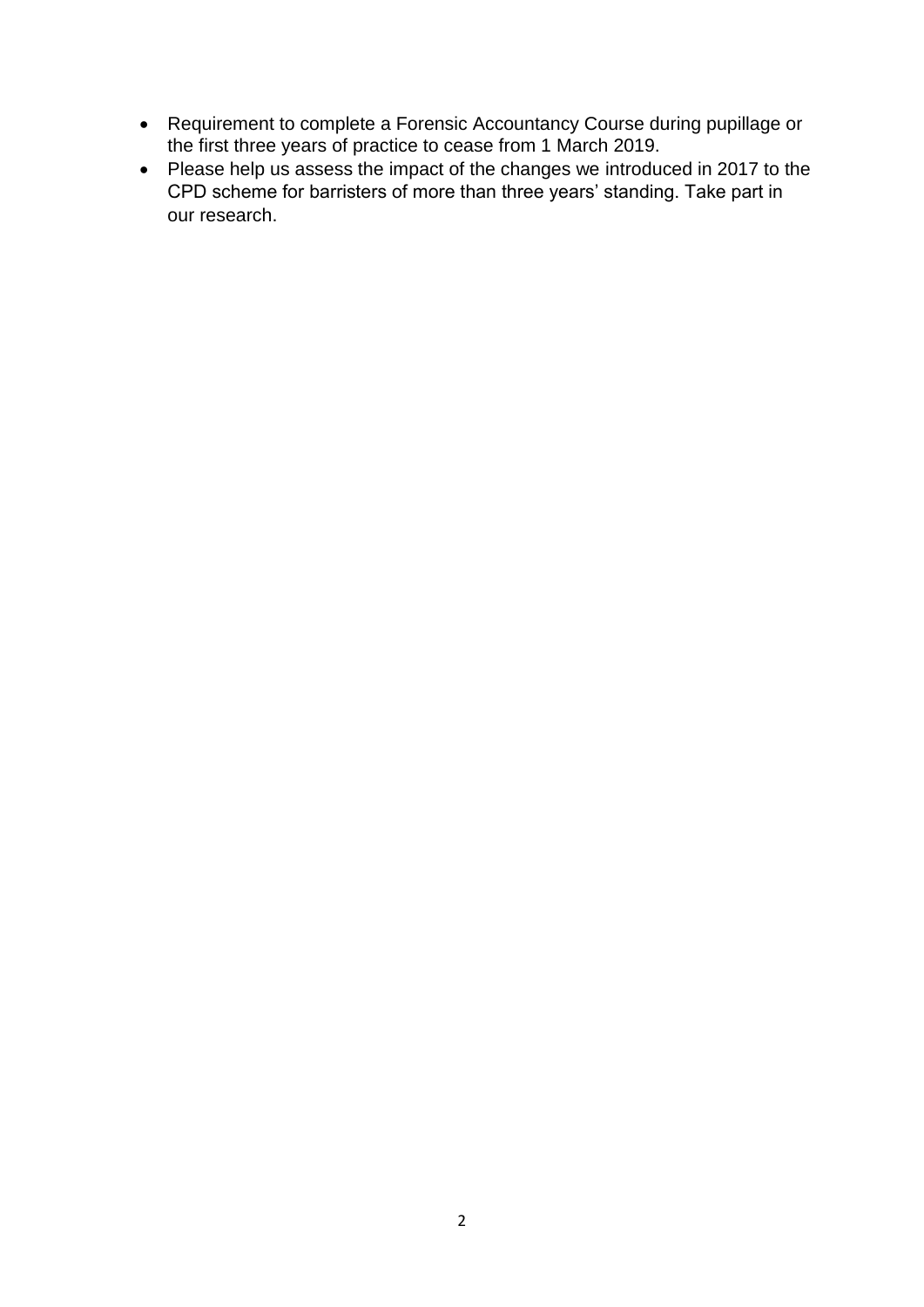## **[RU articles to appear only on the website – ie not in the email]**

#### **New transparency rules agreed for the Bar**

At our Board meeting at the end of January, we agreed new rules to improve transparency standards for barristers' clients. Subject to Legal Services Board (LSB) approval, the new rules will come into force in May 2019, with compliance spotchecking by the regulator starting from 2020.

Responding to Competition and Markets Authority (CMA) recommendations to introduce new requirements in this area, we [consulted on a draft set of rules during](https://www.barstandardsboard.org.uk/media-centre/press-releases-and-news/bsb-seeks-views-on-draft-of-new-bar-transparency-rules/)  [the autumn.](https://www.barstandardsboard.org.uk/media-centre/press-releases-and-news/bsb-seeks-views-on-draft-of-new-bar-transparency-rules/) 

The new transparency standards are designed to improve the information available to the public before they engage the services of a barrister. They relate to information about the areas of law in which barristers practise, the legal services provided by barristers, what those services cost, and a client's right to redress.

Having carefully considered responses to our recent consultation from bodies representing both barristers and consumers, we agreed a number of changes to the draft rules intended to provide greater clarity for those having to comply with them. In addition, following a number of comments by specialist Bar associations, we have revised our requirements for certain services provided by Public Access barristers to be subject to additional price transparency rules.

We are confident that, subject to final approval by the LSB, these new rules will improve the information available to the public to allow them to engage the right barrister for their circumstances, whilst not burdening the profession with unnecessary new requirements. We will keep the new requirements under review. We would like to thank everyone who has contributed to our work in this area by sharing their views on these matters and we look forward to working closely with the profession to implement the new rules.

We plan to issue detailed guidance for the profession before the rules come into force.

The new draft rules are available.

#### **More about this year's Authorisation to Practise process**

The 2019 Authorisation to Practise (AtP) period will start at the end of February. The Records team will be in contact with you when AtP opens.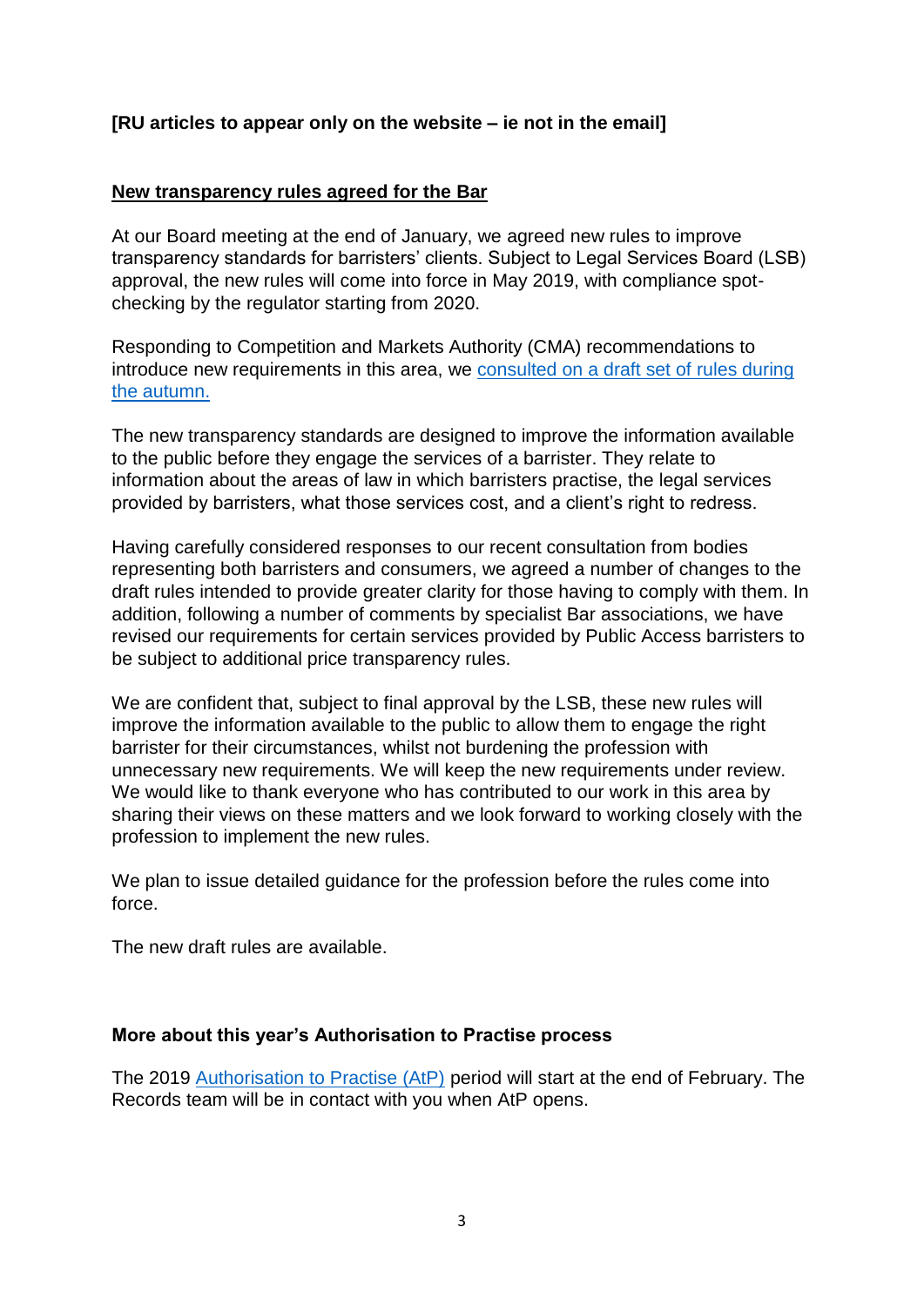This year, you should be aware that new fee levels have been introduced following the Bar Council's and BSB's 2019 PCF and Budget [Consultation.](https://www.barcouncil.org.uk/media/690090/181107_2019_pcf_and_budget_consultation_v4_mcc.pdf) These changes include:

- the lowest band being reduced from £123 to £100 and;
- the introduction of two new bands for individuals earning over £500k and £1m annually.

The full income and fee bands are as follows:

| <b>Band</b>    | <b>Income Band</b>                | 2019/20     |
|----------------|-----------------------------------|-------------|
|                |                                   | <b>Fees</b> |
| 1              | £0 - £30,000                      | £100        |
| $\overline{2}$ | £30,001 - £60,000                 | £246        |
| 3              | £60,001-£90,000                   | £494        |
| $\overline{4}$ | £90,001 - £150,000                | £899        |
| 5              | £150,001 - £240,000               | £1,365      |
| 6              | £240,001 - £500,000               | £1,850      |
| $\overline{7}$ | £5000,000 - £1,000,000            | £2,500      |
| 8              | $\overline{£1,000,000}$ and above | £3,000      |

The fee period that the self-employed Bar should use when making their declaration has been changed to be the last full calendar year (ie 1 January 2018 to 31 December 2018). This is the same reporting period that is currently used for insurance arrangements with the Bar Mutual Indemnity Fund (BMIF).

The 1.5% discount for block payments for five or more barristers is being removed. However, the block payment scheme is still highly recommended as it is a convenient way for chambers and organisations to ensure that all of their barristers have a valid practising certificate in place.

Please ensure that you have your correct log in credentials to hand. You must use the email address that is linked to your MyBar account and ensure that you have the correct password. Owing to the large number of emails and calls received during this time, it may not be possible for Records to provide it.

#### **Diversity at the Bar improved steadily during 2018 but further progress is needed**

Earlier this month, we published our annual report on diversity at the Bar. The report shows that progress was made in 2018 with regard to both diversity at the Bar and to the disclosure rates of barristers providing data.

While the diversity of barristers is improving, the report shows that more needs to be done to improve diversity within the profession. Some of the key findings include: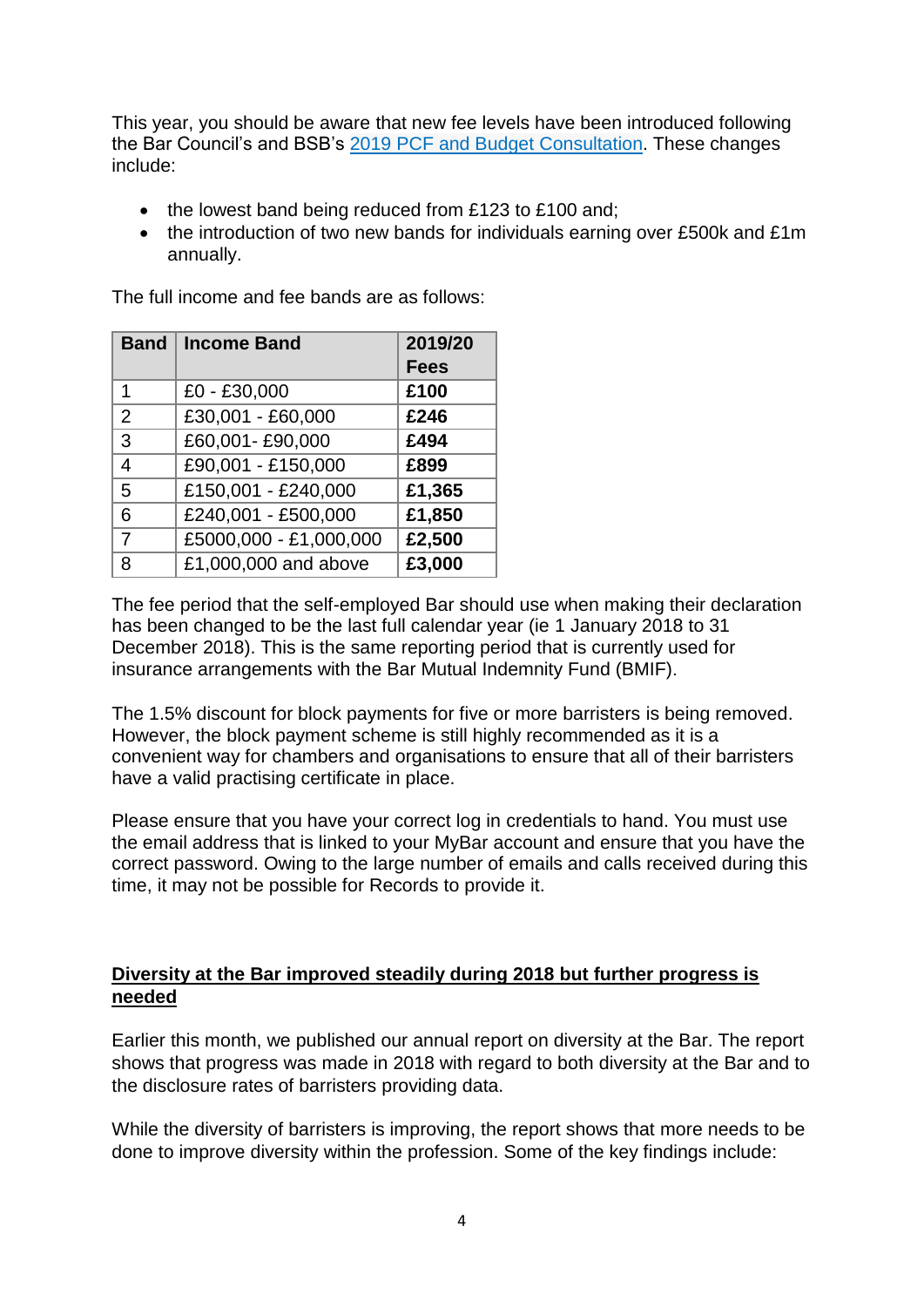- at 62.0 per cent, men still outnumber women at 37.4 per cent at the practising Bar. The percentage of women at the Bar overall increased by 0.4 percentage points during the last year;
- the percentage of Black and Minority Ethnic (BAME) practising barristers has increased by 0.3 percentage points compared to December 2017. 13 per cent of the practising Bar is now BAME;
- male QCs still outnumber female QCs, but the percentage of female QCs increased from 14.8 per cent in December 2017 to 15.8 per cent in December 2018;
- the percentage of BAME QCs has increased by 0.6 percentage points year on year with 7.8% being BAME and 87.9% being white; and
- the gender and ethnic diversity of pupil barristers is roughly in line with the population of England and Wales, with 50.4 per cent of pupils being female and 16.3 per cent being BAME.

Response rates amongst barristers disclosing their diversity information continue to increase across all categories except for gender which is already at 99.94 per cent. The response rate for many characteristics is still below 50 per cent, however, so we urge all barristers to complete the diversity data questions when renewing their practising certificates for the year ahead. This will enable us to act on accurate evidence to improve diversity.

We have a statutory responsibility to monitor and promote equality and diversity both as an employer and as the regulator of barristers in England and Wales.

## **Updated guidance for chambers on equality monitoring.**

We have updated our supporting information on the BSB equality rules to include gender identity in the Equal Opportunities form. We hope the new guidance will enable us to improve the collection of data relating to the diversity of the profession. Regardless of a person's background the provision of diversity data is optional, confidential and anonymous.

#### **BSB seeks new members for its Advisory Pool of Experts (APEX)**

We are currently recruiting new barrister members to our Advisory Pool of Experts (APEX).

We use APEX for advice and support, to help us develop policy and to make regulatory decisions. APEX is made up of a diverse group of people, from a wide range of backgrounds, who are experts in their respective fields.

We are looking for new barrister members with expertise in:

- Family law (x3);
- $\bullet$  Civil law  $(x3)$ ;
- Chancery law (x3);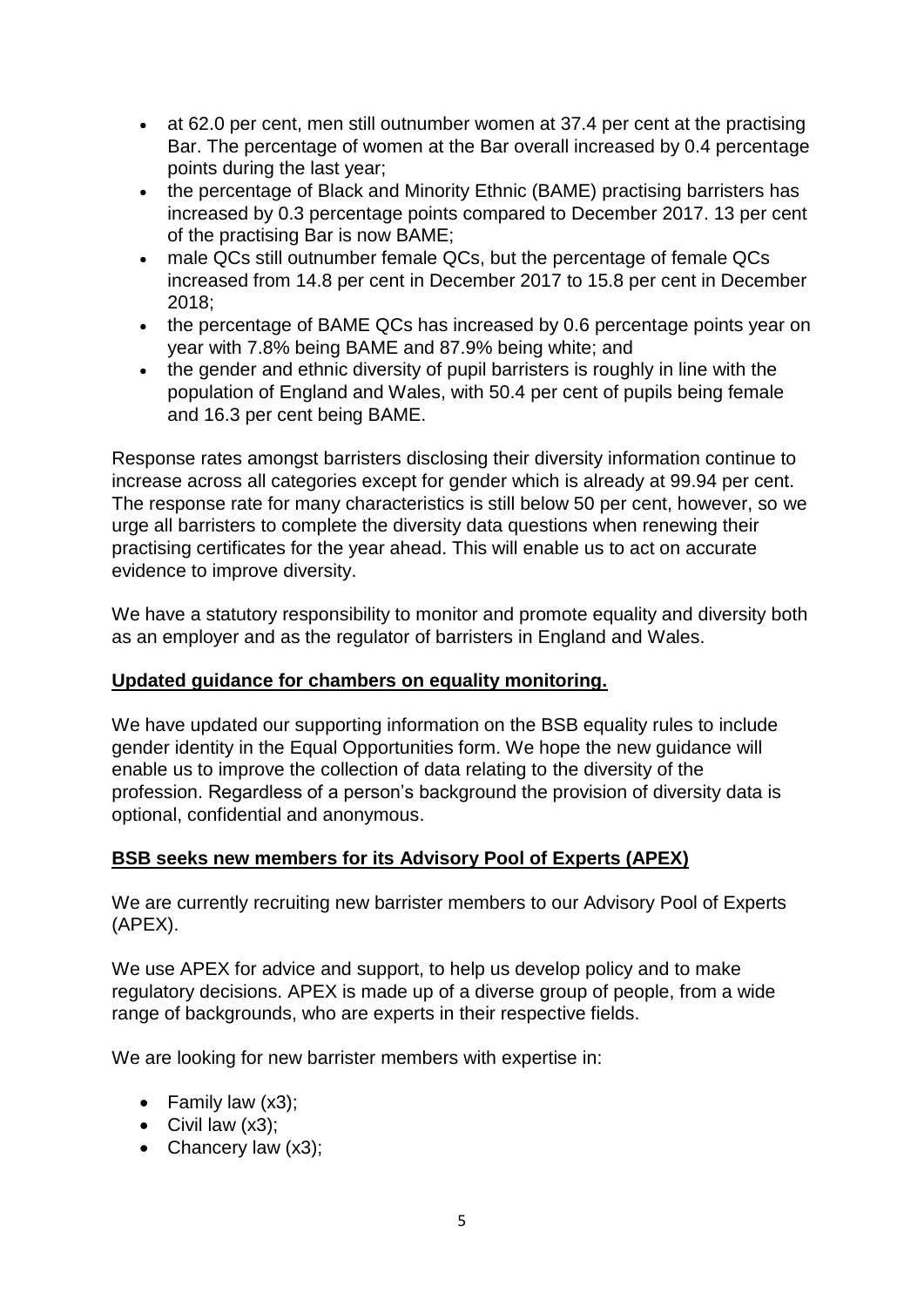- Criminal law (x2, general and specific expertise in handling sexual offences cases);
- Employment law  $(x2)$ ;
- Discrimination law (x2)

We are also seeking to recruit an individual (who may or may not be legally qualified) to provide specialist advice on exemptions and waivers relating to qualification requirements**.** 

You can find out more about APEX and our current vacancies [here.](https://www.barstandardsboard.org.uk/media-centre/press-releases-and-news/bsb-seeks-new-members-for-its-advisory-pool-of-experts-(apex)-(1)/)

#### **Requirement to complete a Forensic Accountancy Course during pupillage or the first three years of practice to cease from 1 March 2019.**

In [May 2018,](https://www.barstandardsboard.org.uk/media/1935316/fbt_pupillage_af_and_car_policy_statement_-_may18.pdf) we agreed to a number of policy changes as part of our wide-ranging Future Bar Training programme. One of the agreed changes was to remove the requirement to complete a Forensic Accountancy Course during pupillage or the first three years of practice as a barrister. This requirement will cease on 1 March 2019.

The change came about at the recommendation of the Curriculum and Assessment Review group, which considered all aspects of a prospective barrister's training journey in the context of the [Professional Statement.](https://www.barstandardsboard.org.uk/media/1787559/bsb_professional_statement_and_competences_2016.pdf) The Professional Statement describes the knowledge, skills and attributes that all barristers should have on 'day one' of practice. The key outcomes of the Forensic Accounting course do not have a clear alignment with the Professional Statement competences.

Those already registered on the Forensic Accountancy Course will still have the opportunity to benefit from, and complete, the course as BPP will provide continued support until 28 February 2020. The standard access period is 12 months starting from the date you enrolled onto the programme with BPP. If your enrolment to the programme has expired, please contact BPP to discuss this matter further.

## **Please help us assess the impact of the changes we introduced in 2017 to the CPD scheme for barristers of more than three years' standing. Take part in our research.**

In 2017, the BSB introduced a new Continuing Professional Development (CPD) scheme for barristers of more than three years' standing. At that time, we also committed to carrying out a period of further research to assess the impact of these changes.

We have commissioned IRN, an independent research company, to explore barristers' views and experiences of the new CPD scheme. The research will involve an online survey, discussion groups and in-depth interviews with barristers, starting from the 18<sup>th</sup> February.

If you would like to take part in this research and would like to share your views on CPD, please contact IRN by:

• emailing [dmort@irn-research.com](mailto:dmort@irn-research.com) or;